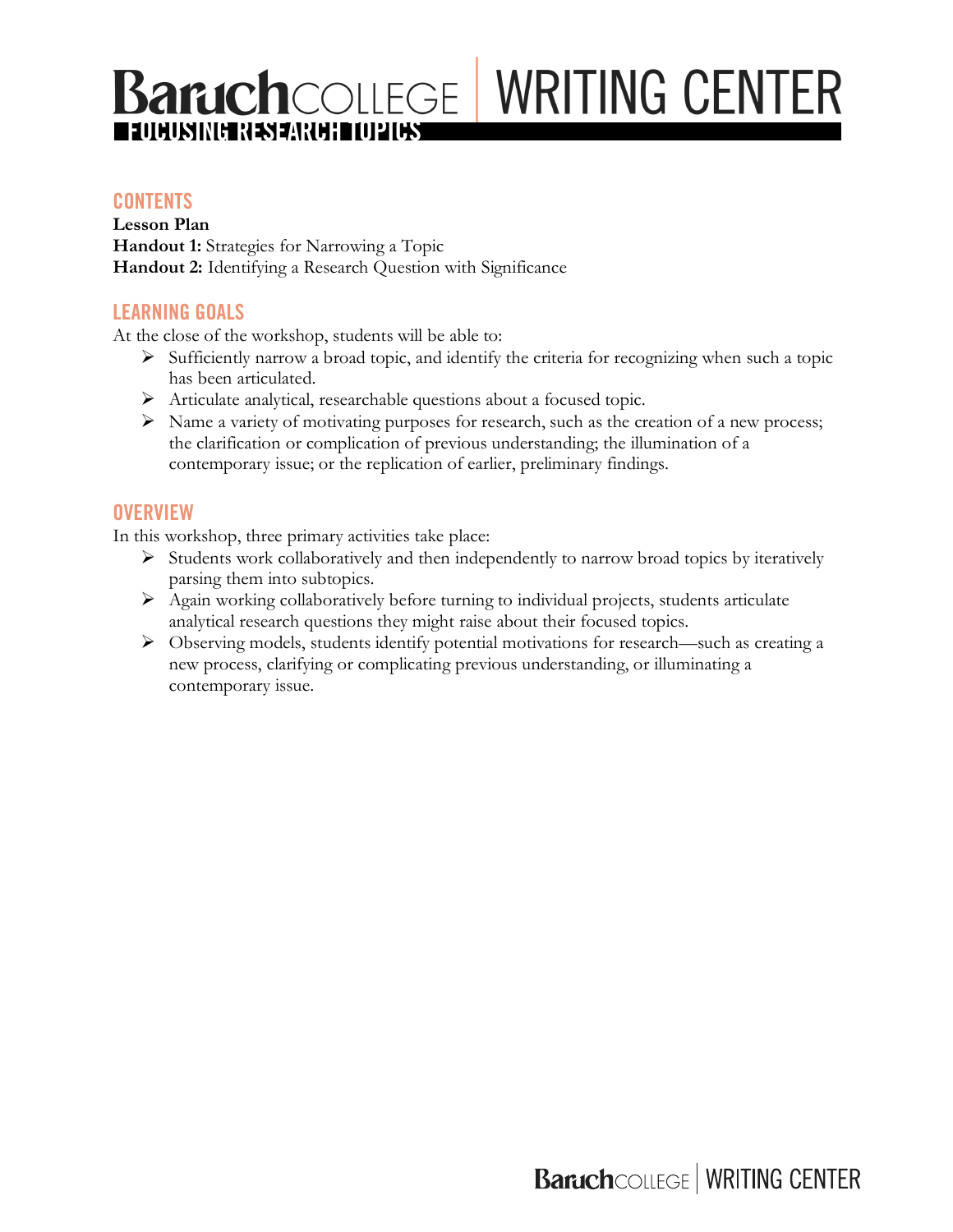# **LESSON PLAN**

#### **Introduction**

Begin by introducing the contrast between the research process as it is sometimes defined—the collecting and presenting of facts—and **the research process as the pursuit of a specific inquiry with significance for readers**. Foreground the workshop's three-step movement from *a narrowed topic*, to *a research question*, and finally toward *a project with significance* by headlining the whiteboard with the following template:

**I am studying \_\_\_\_\_\_\_, because I want to find out \_\_\_\_\_\_\_, so that my reader understands \_\_\_\_\_\_\_.**

#### **Part One: Narrowing Topics**

- 1. **Introduce the process of narrowing a broad topic by asking students to suggest a few sample topics;** these may even be those students are currently thinking of for pending projects.
	- $\triangleright$  Reflect briefly on the relative breadth of their samples, choosing one of their broader topics to use as a model.
	- $\triangleright$  Note it on the whiteboard.
- 2. **Distribute Handout 1, "Strategies for Narrowing a Topic."**
	- Ø Identify the diagram as representing the narrowing process of repeatedly parsing a broad topic into subtopics.
	- $\triangleright$  Explain that experienced researchers have a few strategies for breaking down topics that students will now work to extract from the diagram.
- 3. **Provide time for independent reading.** Allow students to trace and examine the diagram for a few minutes.
- 4. **Ask, "So what kind of narrowing is happening in the pink examples? How did the researcher subdivide 'Published Writing'?"** Elicit understanding that a topic can be narrowed by time period, then move to the green examples (geographic narrowing), and the slightly-moreabstract blue ones (narrowing by genre or form).
- 5. **Continue facilitating as students discuss and extract other strategies for subdividing a topic.** Elicit strategies such as:
	- $\triangleright$  Narrowing by case study or site (Bates and Oberlin)
	- $\triangleright$  Narrowing by population (especially common in social science disciplines; loosely represented here by the white- and black-owned newspapers)
	- Ø Narrowing by the primary texts to be analyzed, or the "exhibits" (John Brown's raid, *Uncle Tom's Cabin*)
	- $\triangleright$  Narrowing by theoretical framework or perspective (loosely represented here by the various Protestant theologies)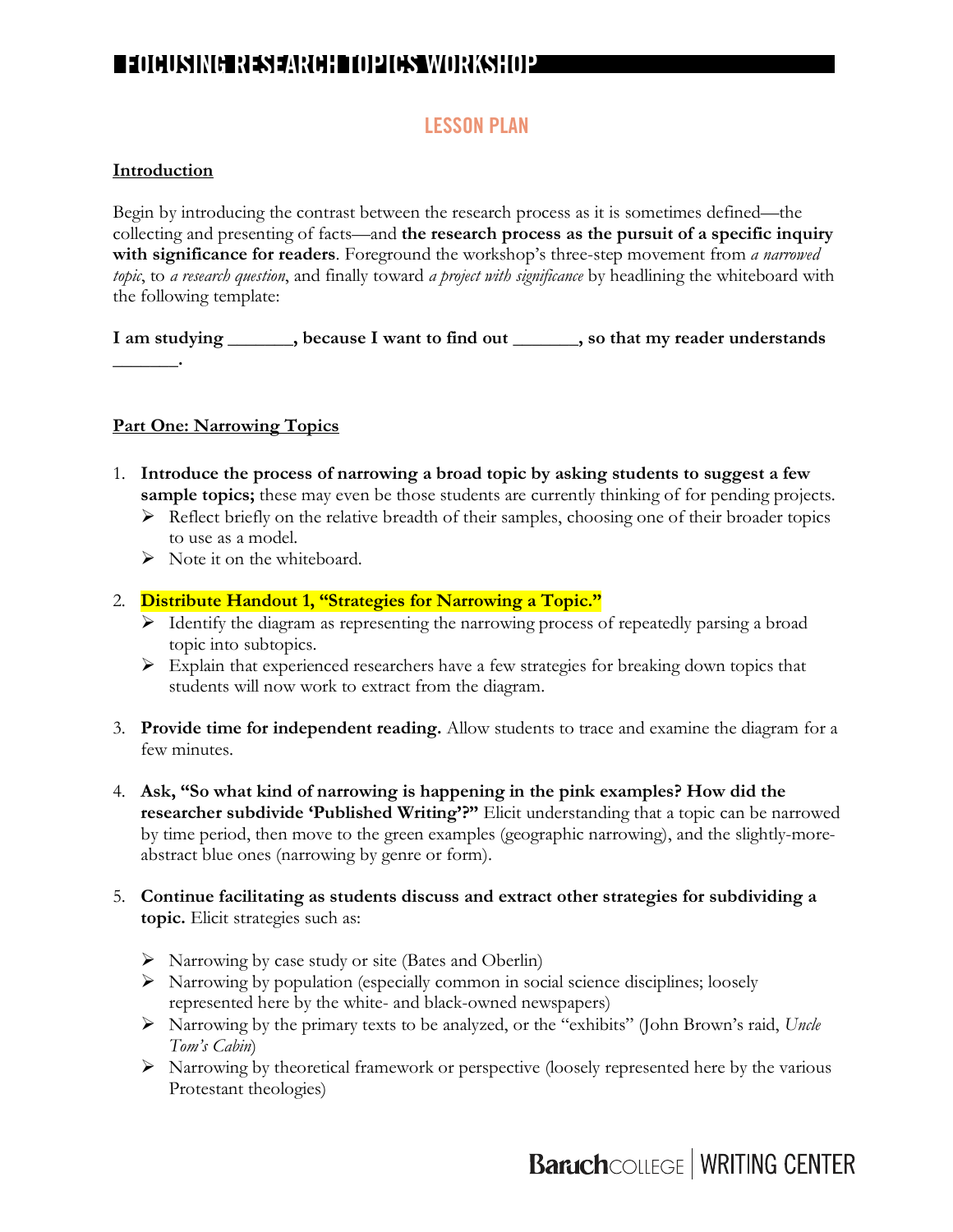- 6. **Returning to the shared example on the board, guide students through a couple rounds of topic and subtopic division.** Explain that the subdividing might stop when the narrowed topic:
	- Ø itself breaks down into subtopics that lead to clear *sections* of writing—not pages and pages.
	- $\triangleright$  is researchable (that is, begets clear patterns in search results).
	- Ø leads to *How?* and *Why?* questions (as opposed to dozens of fact-based ones).
- 7. **Distribute Handout 2, "Identifying a Research Question with Significance."**
	- $\triangleright$  Connect the structure of the handout to the template on the whiteboard by reading each of the three completions of the template.
	- Ø Then draw students' attention to the "I am studying…"/Narrowed Topic column.
- 8. **Bearing these models and the group practice in mind, ask students to articulate a narrowed topic of their own.** Provide time for them to independently practice subtopic listing before briefly sharing out and discussing some of their samples.
- 9. **Ask students to record their own Narrowed Topic in the "I am studying…" column.**

#### **Part Two: Articulating a Research Question**

- 1. **Segue to the "Because I want to find out…" portion of the template.** Read aloud the examples of Research Questions. Guide students to close-read these models in order to identify key characteristics. Encourage students to note that effective research questions:
	- Ø **Address specific, narrowed subjects** (the molecular shape of one kind of chemical compound; the observation of a thematic thread in Boston-based abolitionist rhetoric)
	- Ø **Facilitate analysis with open-ended How? and Why? structures**
	- $\triangleright$  **May suggest structure for a draft or methodology for an analysis** (beginning with a close reading of Boston-based abolitionist rhetoric; obtaining transcripts of the floor discussion between Senators prior to their voting on the Glass-Steagall Act)
	- Ø **Facilitate participation in—or even directly acknowledge—an existing scholarly conversation**
- 2. **Provide time for students to draft questions in the "Because I want to find out…" column.** Time permitting, share these out.

#### **Part Three: Identifying Significance**

- 1. **Explain that while a writer's Research Question may begin as a personal interest, sooner or later it must be shaped to have significance or utility for readers.** Name and record on the whiteboard examples of motivating purposes for research:
	- Ø *A research paper might review evidence to make a real-world policy recommendation.*
	- Ø *Or seek to replicate earlier scientific findings.*
- 2. **Draw students' attention to the final column of Handout 2 ("So that my reader understands…").** Read the specific examples aloud and ask students to describe generally the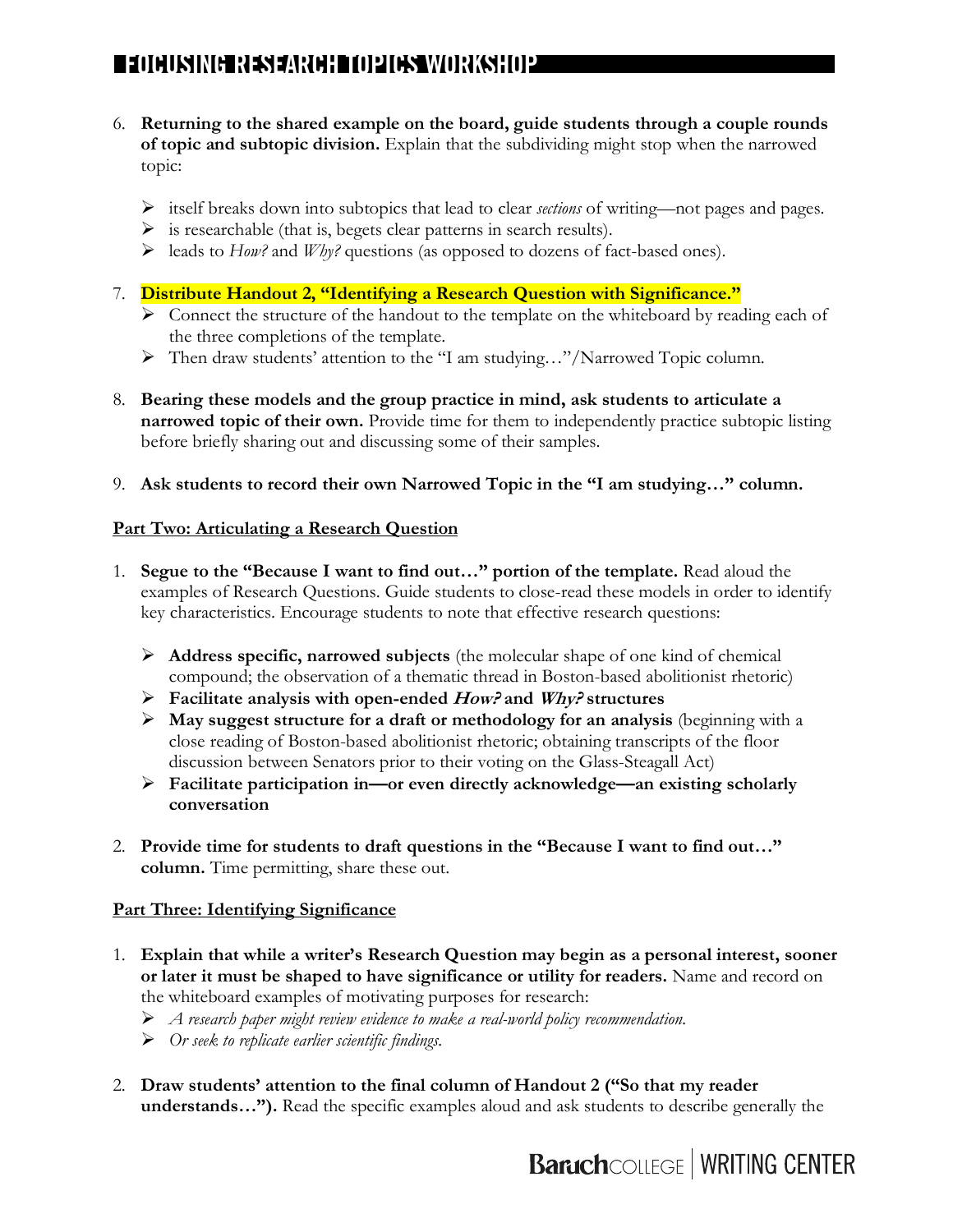motivating purposes behind them. Add these and more to the board, eliciting a comprehensive list of potential motivating purposes for research:

- $\triangleright$  Making an evidence-based recommendation
- $\triangleright$  Replicating (or challenging) earlier, preliminary findings (1-benzazepines example)
- Ø Clarifying or complicating previous understanding (abolitionist rhetoric example)
- Ø Introducing new areas of inquiry or explanation (Glass-Steagall example)
- $\triangleright$  Creating a new process
- $\triangleright$  Developing a new application for an existing process
- $\triangleright$  Illuminating a contemporary issue

#### 3. **Ask students to complete the final portion of the template for their own topic.**

- $\triangleright$  Allay anxiety by explaining that identifying significance can take time:
- Ø *It may be too early in your research process to know for sure why and how it matters—often, this significance comes once you've better defined your argument or learned more about the scholarly conversation around your narrowed topic—but it's always good to consider what work your paper might do for your readers.*
- 4. **Wrap up.** Time permitting, share out and discuss the completed statements.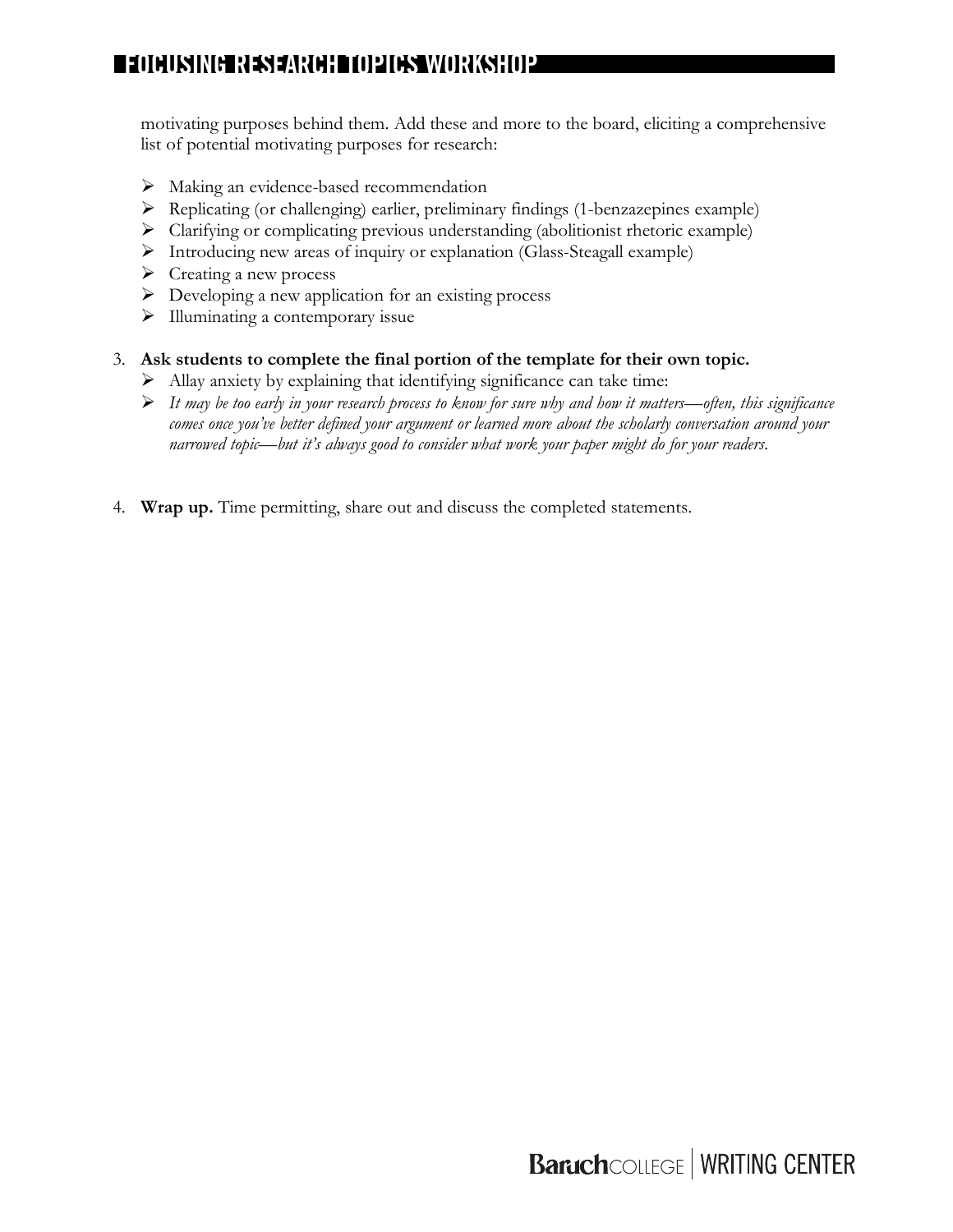## **STRATEGIES FOR NARROWING A TOPIC**